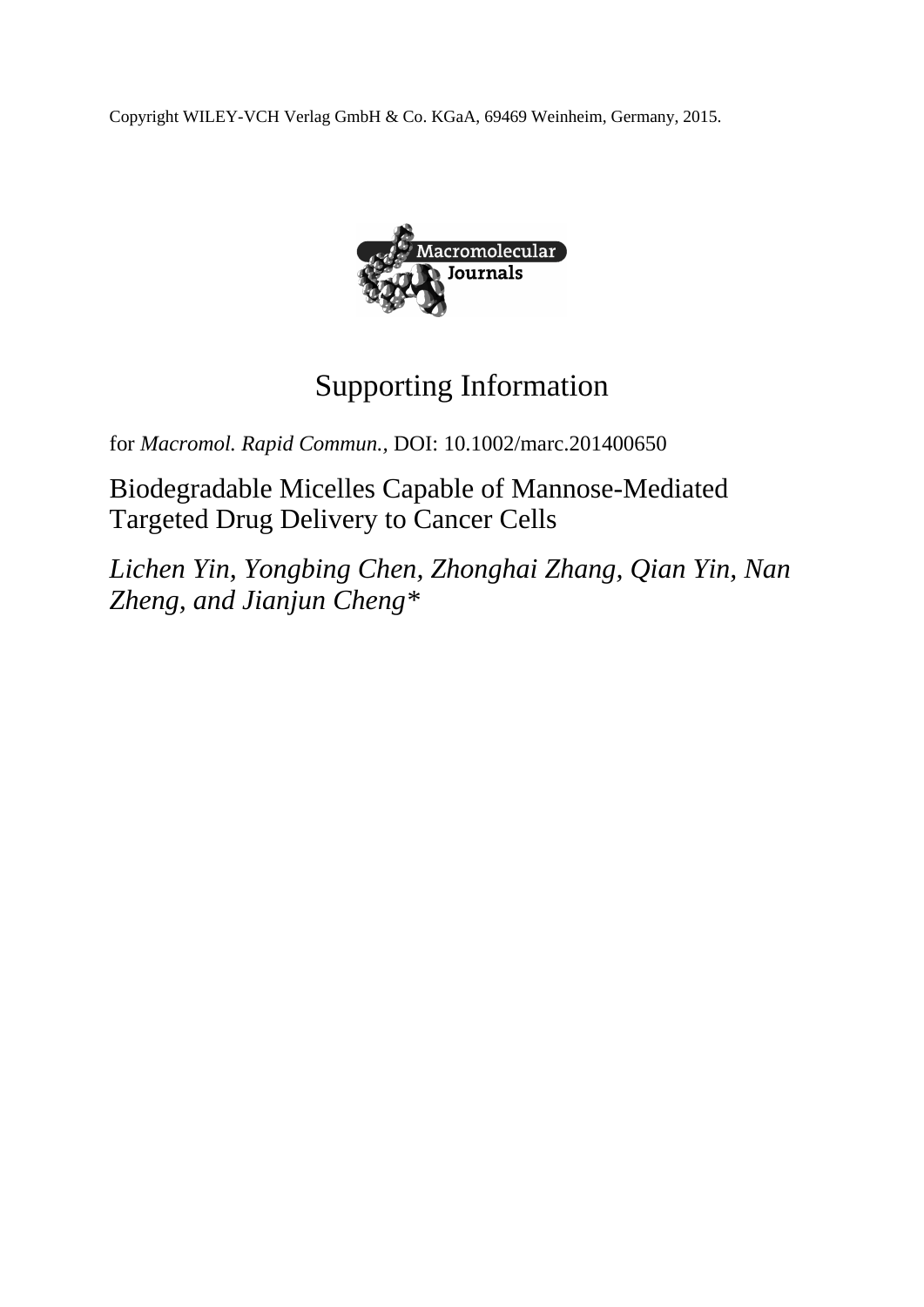Supporting Information

## **Biodegradable Micelles Capable of Mannose-Mediated Targeted Drug Delivery to Cancer Cells**

Lichen Yin, Yongbing Chen, Zhonghai Zhang, Qian Yin, Nan Zheng, Jianjun Cheng\*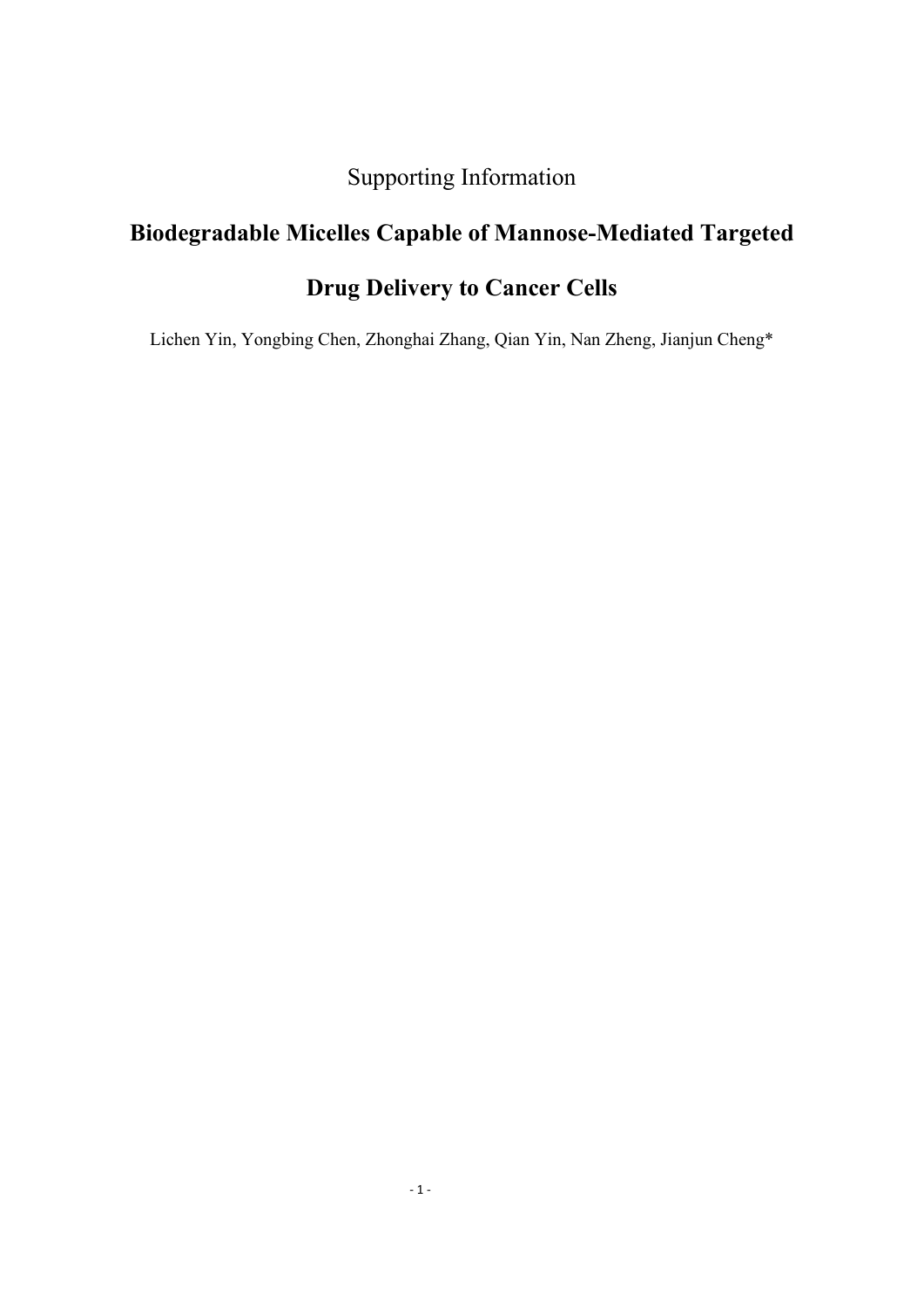## **Materials and Methods**

**Materials and cells.** Boc-<sub>L</sub>-tyrosine was purchased from Chem-Impex International (Des Plaines, IL, USA) and used as received.  $<sub>L</sub>$ -lacOCA was prepared according to published procedures,</sub> purified by two recrystallisations in diethyl ether, and stored at -30  $^{\circ}$ C in a glove box.<sup>[1]</sup> Anhydrous dichloromethane (DCM), hexane, and tetrahydrofuran (THF) were dried by columns packed with alumina and stored in a glove box. Anhydrous dimethylformamide (DMF) was dried by passing the solvent through a column packed with 4Å molecular sieves. All other chemicals were purchased from Sigma-Aldrich (St. Louis, MO, USA) and used as received unless otherwise specified.

A549 cells (human lung adenocarcinoma) and HepG-2 cells (human hepatocellular carcinoma) were purchased from the American Type Culture Collection (Rockville, MD, USA), and cultured in DMEM supplemented with 10% fetal bovine serum (FBS).

**Instrumentation.** NMR spectra were recorded on a Varian U500 (500 MHz) or a VXR-500 (500 MHz) spectrometer. Gel permeation chromatography (GPC) experiments were performed on a system equipped with an isocratic pump (Model 1100, Agilent Technology, Santa Clara, CA, USA), a DAWN HELEOS multi-angle laser light scattering detector (MALLS detector, Wyatt Technology, Santa Barbara, CA, USA) and an Optilab rEX refractive index detector (Wyatt Technology, Santa Barbara, CA, USA). The detection wavelength of HELEOS was set at 658 nm. Separations were performed using serially connected size exclusion columns (100 Å, 500 Å,  $10<sup>3</sup>$ ) Å and  $10^4$  Å Phenogel columns, 5 µm,  $300 \times 7.8$  mm, Phenomenex, Torrance, CA, USA) at 60 °C using DMF containing 0.1 M LiBr as the mobile phase. The MALLS detector was calibrated using pure toluene with no need for calibration using polymer standards and was used for the determination of the absolute molecular weights (MWs). The molecular weight of polymer was determined from the *d*n/*d*c value calculated offline by means of the internal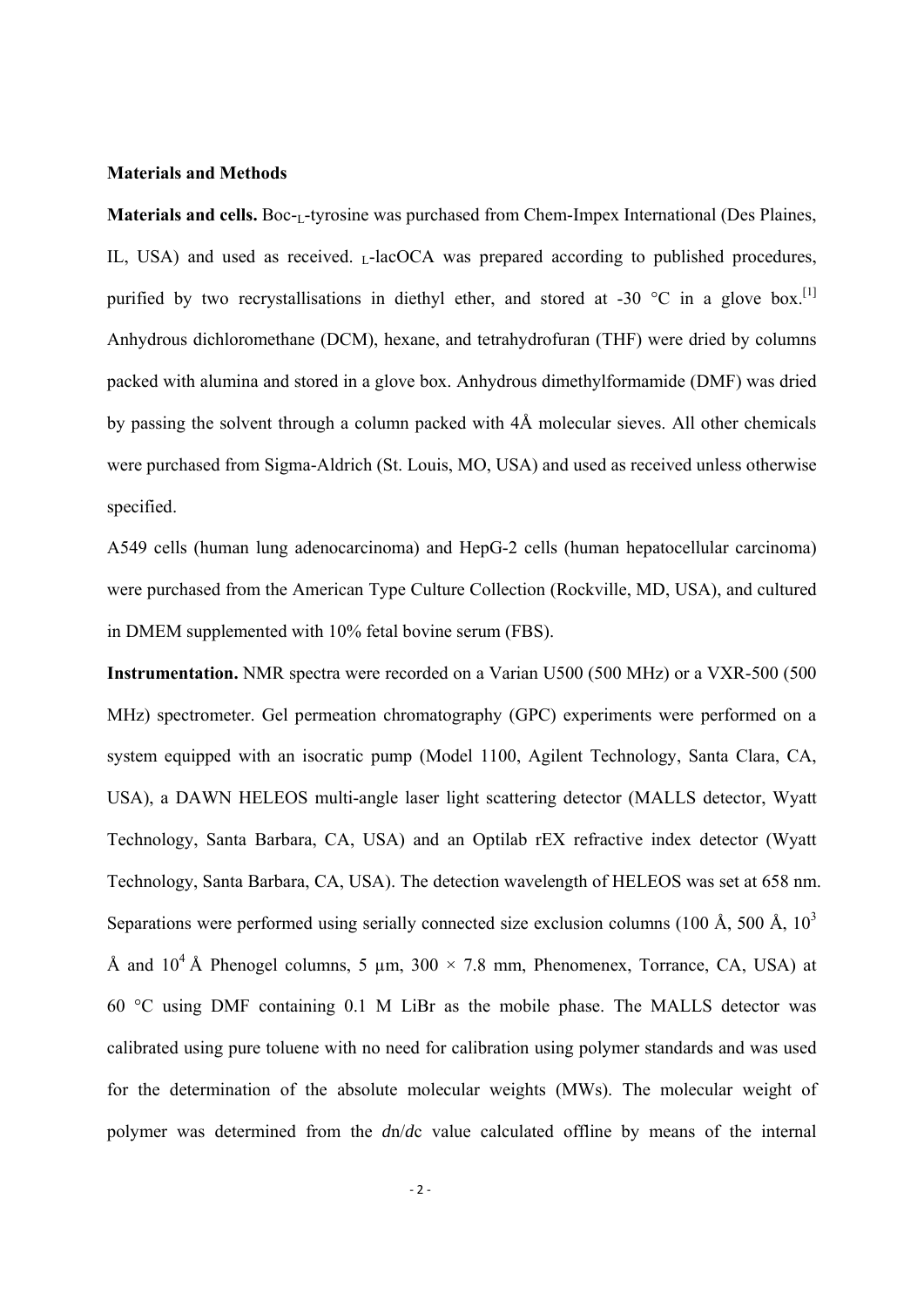calibration system processed by the ASTRA V software (Version 5.1.7.3, Wyatt Technology). Infrared spectra were recorded on a Perkin Elmer 100 serial FTIR spectrophotometer calibrated with polystyrene film. Lyophilization was conducted on a Labconco FreeZone lyophilizer (Kansas City, MO, USA). Particle size and dispersity were measured with a ZetaPlus dynamic light scattering detector (15 mW laser, incident beam at 676 nm, Brookhaven Instruments, Holtsville, NY, USA). Fluorescence spectrum was recorded on a PekinElmer LS 55 fluorescence spectrometer (Santa Clara, CA, USA). Transmission electron microscopy (TEM) studies were performed with a JEOL 2100 Cryo TEM at a voltage of 80 kV. Samples were prepared by drop-casting micelle solutions onto 200 mesh carbon film supported copper grid (Electron Microscopy Sciences, Hatfield, PA, USA) and then air-drying at room temperature before measurement.

**Synthesis of 1,2,3,4,6-penta-***O***-acetyl- α/β-D-mannopyranose (M2).**  1,2,3,4,6-penta-*O*-acetyl-α/β-D-mannopyranose was prepared according to the procedure reported by Jakeman.<sup>[2]</sup> D-Mannose (10.00 g, 55.6 mmol, **M1**), pyridine (45 mL), and acetic anhydride (52 mL, 556 mmol) were combined in a 250 ml flask and stirred at room temperature. The mannose was dissolved gradually. After stirring for 4 h, the reaction mixture was diluted with ice-water (100 mL) and extracted with DCM (100 mL) three times. The combined organic layers were washed with 1 M aqueous HCl  $(3 \times 200 \text{ mL})$ , H<sub>2</sub>O (200 mL), saturated aqueous NaHCO<sub>3</sub> (150 mL), and H<sub>2</sub>O (200 mL). The organic layer was dried over magnesium sulfate (MgSO4) and the solvent was removed under reduced pressure. The product was obtained as colorless syrup (19.80 g, 50.7 mmol, 91 % yield) which was a mixture of α and β anomers. This product was used in the next synthetic step without any further purification. <sup>1</sup>H NMR (CDCl<sub>3</sub>, 500 MHz): α diastereomer δ 5.84 (d, 1H, 1-*H*), 5.46 (m, 1H, 2-*H*), 5.26 (m, 1H, 4-*H*), 5.10 (m, 1H, 3-*H*), 4.08-4.27 (m, 2H, C*H*2OAc), 3.77-3.80 (m, 1H, 5-*H*), 2.18 (s, 3H, C(O)C*H*3), 2.07 (s,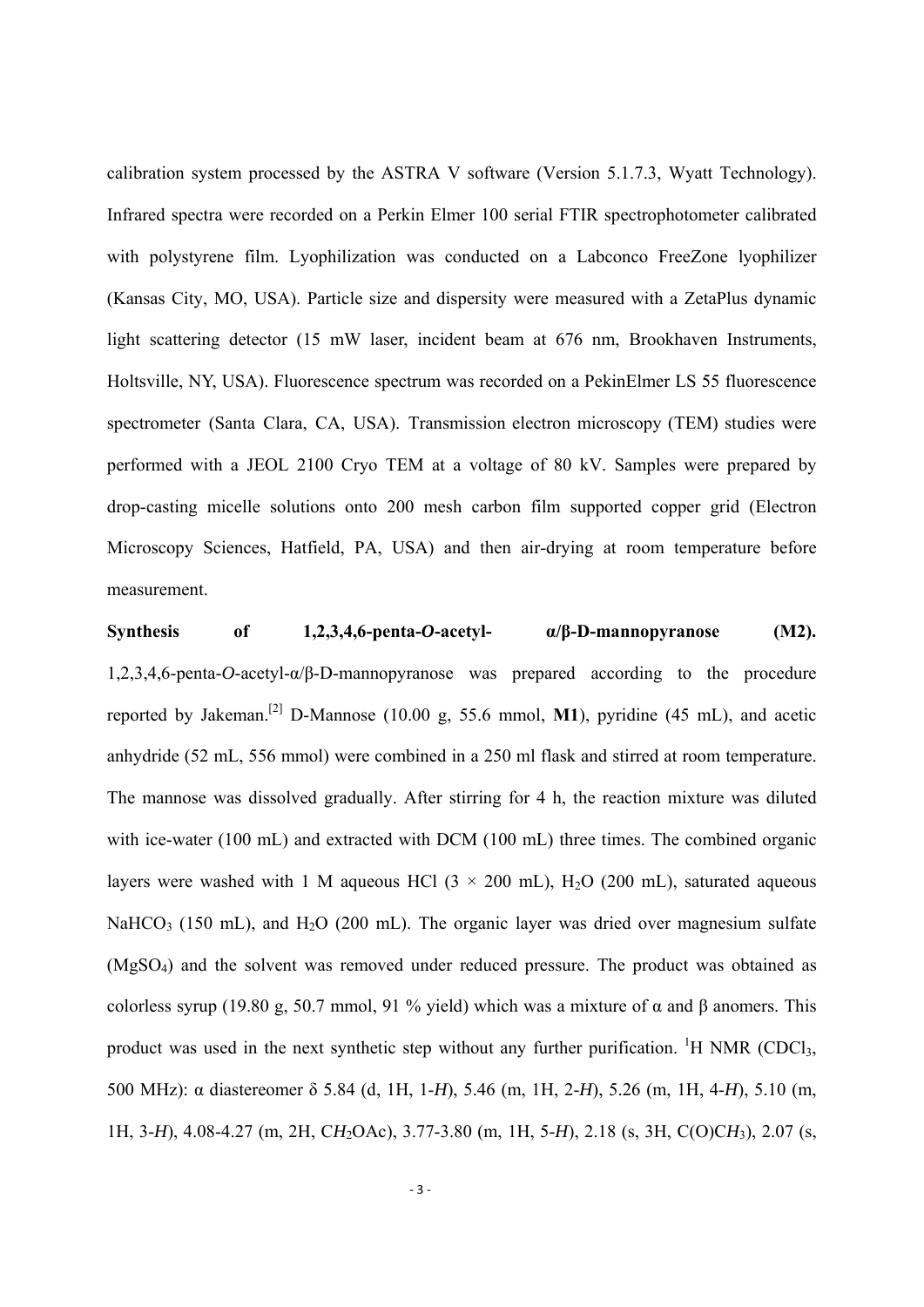3H, C(O)C*H*3), 2.06 (s, 3H, C(O)C*H*3), 2.02 (s, 3H, C(O)C*H*3), 1.98 (s, 3H, C(O)C*H*3). β diastereomer δ 6.05 (d, 1H, 1-*H*), 5.28-5.32 (m, 2 H, 3-*H* and 4-*H*), 5.23 (m, 1H, 2-*H*), 4.08-4.27 (m, 2H, C*H*2OAc), 4.00-4.05 (m, 1H, 5-*H*), 2.15 (s, 3H, C(O)C*H*3), 2.14 (s, 3H, C(O)C*H*3), 2.07  $(s, 3H, C(O)CH<sub>3</sub>), 2.06 (s, 3H, C(O)CH<sub>3</sub>), 2.02 (s, 3H, C(O)CH<sub>3</sub>).<sup>13</sup>C NMR (CDCl<sub>3</sub>, 500 MHz):$  $\delta$  168.12-170.68, 90.5, 70.7, 68.8, 68.4, 65.6, 62.2, 20.6-20.9. ESI-MS (m/z): Calcd C<sub>16</sub>H<sub>22</sub>O<sub>11</sub> 390.1 (M); found:  $413.3$  [M + Na]<sup>+</sup>.

**Synthesis of 2'-bromoethyl 2,3,4,6-tetra-***O***-acetyl-α-D-manno-pyranoside (M3). M2** (5.37 g, 13.8 mmol) and 2-bromoethanol (0.98 mL, 13.8 mmol) were dissolved in DCM (50 mL). Then, boron trifluoride etherate (5.8 mL, 47.2 mmol) was added to the solution and stirred in the dark under a nitrogen atmosphere for 3 h and monitored by TLC (ethyl acetate/hexane, 1:1) until complete disappearance of the starting material. After addition of DCM (100 mL), the reaction mixture was neutralized by adding saturated sodium bicarbonate solution (100 mL) and the resulting solution was washed with deionized (DI) water  $(2 \times 200 \text{ mL})$ . The combined organic layers were dried over MgSO4, filtered, and concentrated to dryness under reduced pressure. The resulting oil was then purified using silica gel chromatography (ethyl acetate/hexane (1:1, v/v)). The relevant fractions were collected, combined and concentrated to dryness under reduced pressure to yield 2'-bromoethyl 2,3,4,6-tetra-*O*-acetyl-α-D-manno-pyranoside (**M3**) as a colorless powder (2.05 g, 32 % yield). <sup>1</sup>H NMR (CDCl<sub>3</sub>, 500 MHz): δ 5.27-5.36 (m, 3H, 2-*H*, 3-*H* and 4-*H*), 4.88 (d, 1H, 1-*H*), 4.12-4.27 (m, 3H, 5-*H* and 6-*H*), 3.86-4.00 (m, 2H, OC*H*2), 3.52 (t, 2H, C*H*2Br), 2.16 (s, 3H, C(O)C*H*3), 2.11 (s, 3H, C(O)C*H*3), 2.05 (s, 3H, C(O)C*H*3), 2.00 (s, 3H, C(O)C*H*3). 13C NMR (CDCl3, 500 MHz): δ 170.04, 170.21, 170.78, 170.81, 97.94, 69.91, 69.21, 69.12, 68.67, 66.19, 62.60, 29.97, 21.06, 20.94, 20.90, 20.86. ESI-MS (m/z): Calcd C<sub>16</sub>H<sub>23</sub>BrO<sub>10</sub> 456.1 (M); found:  $477.3$  [M + Na]<sup>+</sup>.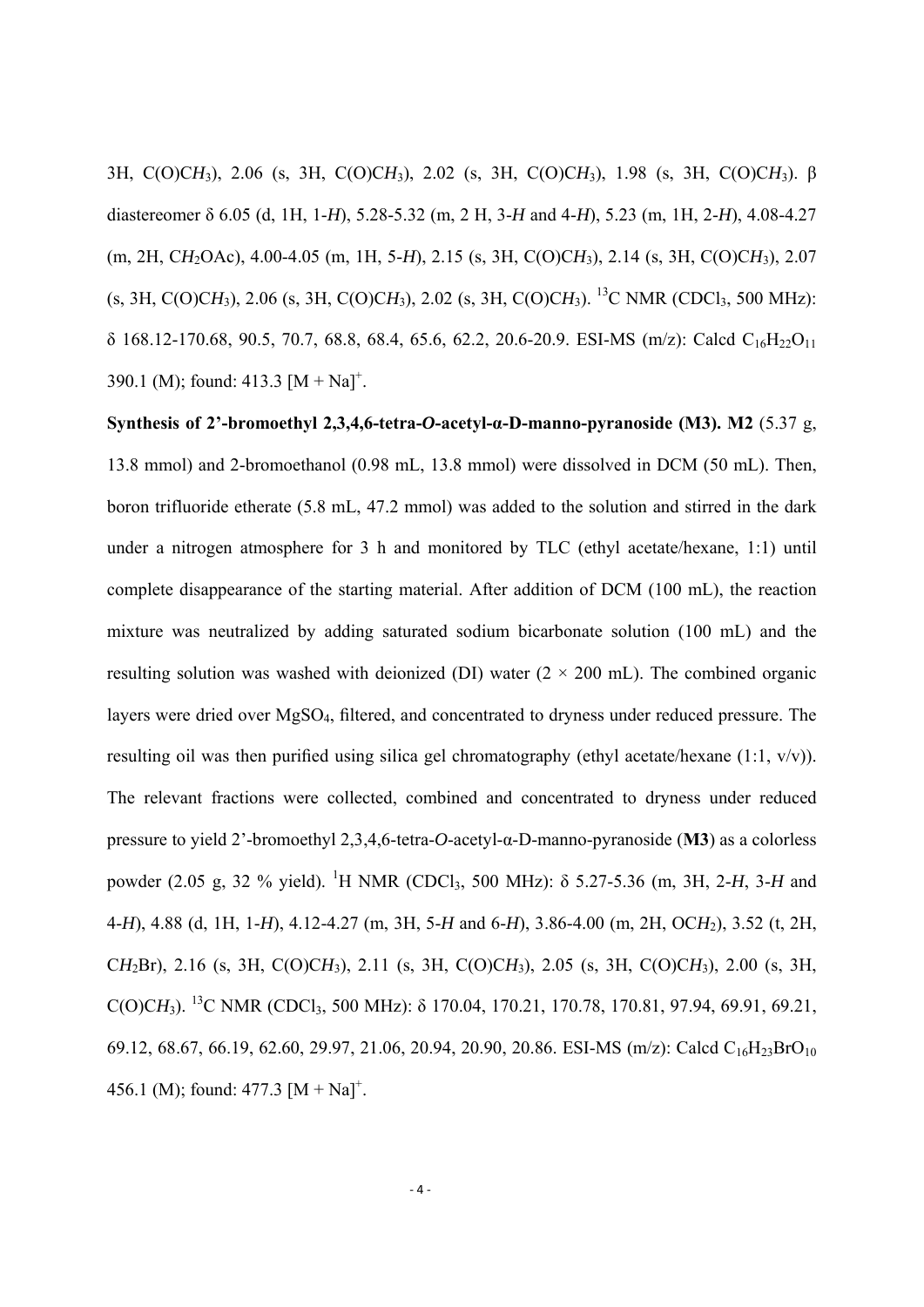**Synthesis of 2'-azidoethyl 2,3,4,6-tetra-***O***-acetyl-α-D-manno-pyranoside (M4). M3** (1.40 g, 3.0 mmol) and sodium azide (1.00 g, 15.4 mmol) were dissloved in anhydrous DMF (30 mL) and stirred at 60 °C for 6 h. The reaction mixture was filtered and concentrated to dryness under reduced pressure. The dry powder was dissolved in DCM (50 mL) and then washed with DI water (4  $\times$  50 mL). The combined organic layers were dried over MgSO<sub>4</sub>, filtered, and concentrated to dryness under reduced pressure to obtain **M4** (1.15 g, 92 % yield) as white powder. IR (neat); *v* = 2950, 2107, 1745, 1674, 1435, 1476, 1229, 1139, 1092, 1045, 979, 906 cm -1 . 1 H NMR (CDCl3, 500 MHz): δ 5.27-5.36 (m, 3H, 2-*H*, 3-*H* and 4-*H*), 4.87 (d, 1H, 1-*H*), 4.11-4.31 (m, 2H, 6-*H*), 4.05 (m, 1H, 5-*H*), 3.65-3.89 (m, 2H, OC*H*2), 3.41-3.52 (m, 2H, C*H*2N3), 2.16(s, 3H, C(O)C*H*3), 2.10(s, 3H, C(O)C*H*3), 2.05(s, 3H, C(O)C*H*3), 1.99(s, 3H, C(O)C*H*3). 13C NMR (CDCl<sub>3</sub>, 500 MHz): δ 170.77, 170.16, 169.95, 169.90, 97.87, 69.51, 68.97, 67.19, 66.10, 62.58, 50.48, 21.02, 20.89, 20.86, 20.81. ESI-MS (m/z): Calcd C<sub>16</sub>H<sub>23</sub>N<sub>3</sub>O<sub>10</sub> 417.1 (M); found: 440.1  $[M + Na]^{+}$ .

**Synthesis of 2'-azidoethyl-***O***-α-D-mannopyranoside (M5).** A small piece of sodium metal was added to **M4** (1.15 g, 2.8 mmol) in methanol (MeOH, 30 mL). After 45 min, the solution was acidified with Amberlite IR-120H<sup>+</sup> (Note: The Amberlite IR-120H<sup>+</sup> was washed with MeOH before using.) to pH 6. The mixture was filtered and evaporated under reduced pressure to afford **M5** as a white crystalline solid (0.61 g, 89 % yield). <sup>1</sup>H NMR (DMSO- $d_6$ , 500 MHz): δ 4.68 (d, 1H, 1-*H*), 3.76-3.80 (m, 4H, 2-*H*, 3-*H*, 4-*H* and 5-*H*), 3.61-3.67 (m, 2H, 6-*H*), 3.53-3.57 (m, 2H, C*H*2CH2N3), 3.34-3.49 (m, 2H, C*H*2N3). 13C NMR (DMSO-*d*6, 500 MHz): δ 100.66, 73.87, 71.47, 70.87, 67.58, 66.29, 61.94, 50.67. ESI-MS (m/z): Calcd C<sub>8</sub>H<sub>15</sub>N<sub>3</sub>O<sub>6</sub> 249.1 (M); found: 272.3 [M  $+$  Na]<sup>+</sup>.

**Synthesis of 5-[4-(prop-2-yn-1-yloxy)benzyl]-1,3-dioxolane-2,4-dione (Tyr(alkynyl)-OCA).** Tyr(alkynyl)-OCA was synthesized as described previously.<sup>[3, 4]</sup> <sup>1</sup>H NMR (CDCl<sub>3</sub>, 500 MHz):  $\delta$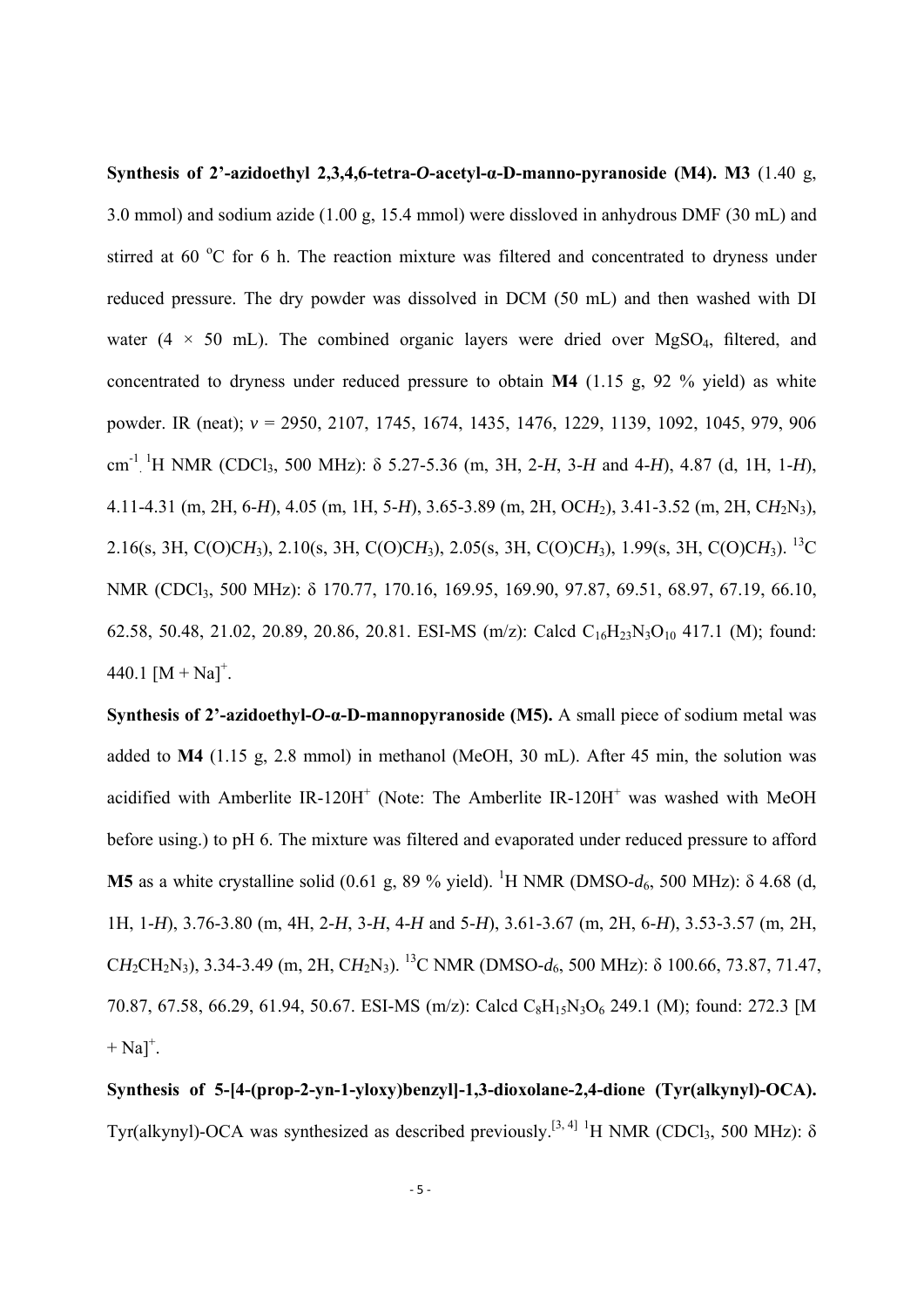7.17 (d, 2H, Ar*H*), 6.96 (d, 2H, Ar*H*), 5.27 (t, 1H, alpha-*H*), 4.68 (d, 2H, -PhOC*H*2C≡CH), 3.19-3.35 (m, 2H, -CH<sub>2</sub>PhOCH<sub>2</sub>C≡CH), 2.52 (t, 1H, -PhOCH<sub>2</sub>C≡CH), <sup>13</sup>C NMR (CDCl<sub>3</sub>, 500 MHz): δ 166.5, 157.8, 147.9, 131.0, 124.5, 115.7, 80.1, 78.4, 75.9, 56.0, 35.8.

**Synthesis of poly(Lac-OCA)-***b***-poly(Tyr(alkynyl)-OCA) (PLA-***b***-PTA) copolymer.**  Polymerization was proceeded in the glove box.  $_{L}$ -lacOCA (69.8 mg, 0.6 mmol, 30 equiv.) was dissolved in DCM (2 mL) followed by addition of pyrenebutanol (200 µL, 0.1 M, 1 equiv.) and 4-(dimethylamino)pyridine (DMAP, 200 μL, 0.1 M, 1 equiv). The polymerization was allowed to proceed for 16 h at room temperature. Tyr(alkynyl)-OCA (49.2 mg, 0.2 mmol, 10 equiv.) was added and the reaction lasted for another 16 h. After the polymerization was complete, the  $poly(Lac-OCA)_{30} - b$ -poly(Tyr(alkynyl)-OCA)<sub>10</sub> (PLA<sub>30</sub>-b-PTA<sub>10</sub>) was precipitated with diether ether and dried under vacuum (82.3 mg, 92.5 % yield).

**Synthesis of poly(Lac-OCA)-***b***-(poly(Tyr(alkynyl)-OCA)-***g***-mannose) (PLA-***b***-(PTA-***g***-mannose)).**  $PLA_{30}$ -*b*-PT $A_{10}$  (45 mg, 0.1 mmol of alkyne group), **M5** (49.8 mg, 0.2 mmol) and *N*,*N*,*N'*,*N''*,*N''*-pentamethyldiethylenetriamine (PMDETA, 50 µL, 0.2 mmol) were dissolved in DMF (2 mL). Into the solution, copper(I) bromide (CuBr, 14 mg, 0.1 mmol) was added and stirred for 24 h in glove box. The solvent was removed under vacuum and the residue was dissolved in DI water (5 mL). The crude product was purified by ultrafiltration using Amicon Ultra-4 centrifugal filter unit (MWCO 3 kDa, Millipore, Billerica, MA, US) and

lyophilized (65.0 mg, 93.6 % yield).

**Preparation of micelles and determination of critical micelle concentration (CMC).**  PLA<sub>30</sub>-b-(PTA<sub>10</sub>-g-mannose) (10.0 mg) was dissolved in DMF (2 mL) and DI water (20 mL) was slowly added under vigorous stirring. After vigorous stirring for another 2 h at room temperature, the micelles were obtained and further purified by ultrafiltration using Amicon Ultra-4 centrifugal filter unit (MWCO 3 kDa, 3500 rpm) to remove DMF and lyophilized. The CMC of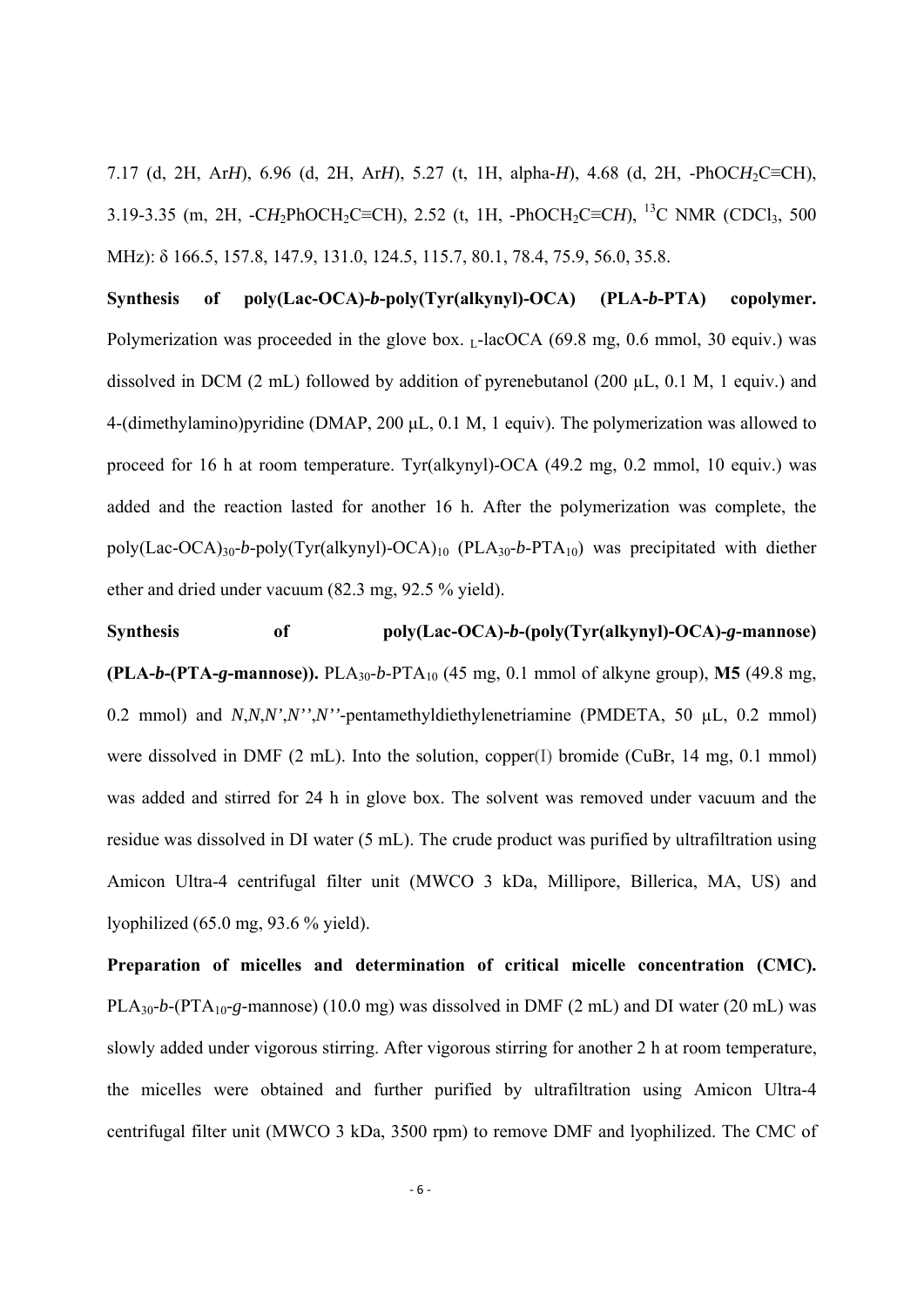the micelle was determined using Nile Red (NR) as a fluorescence probe.<sup>[5]</sup> NR in THF  $(0.1)$ mg/mL, 10 µL) was added to a glass vial via a microsyringe. After THF was evaporated, a micellar solution (2 mL) was added. The concentration of the micellar solution varied from  $5 \times$ 10<sup>-4</sup> to 0.25 mg/mL. Then the solution was racked for more than 1 h. Finally, fluorescence spectra were recorded with the excitation wavelength at 557 nm.

**Preparation of DOX-Loaded Micelles.** DOX-loaded micelles were readily prepared using the cosolvent method.<sup>[6]</sup> Briefly, DOX·HCl  $(5.3 \text{ mg}, 9.2 \text{ mmol})$  and 1.5-fold molar amount of triethylamine (TEA, 2 µL, 13.8 mmol) were dissolved in DMSO (5 mL) and stirred at room temperature for 2 h.<sup>[7]</sup> Subsequently, PLA<sub>30</sub>-b-(PTA<sub>10</sub>-g-mannose) (10.0 mg) were completely dissolved in DMF (1.5 mL) and then mixed with DOX solution (1 mL, 1 mg). DI water (20 mL) was added slowly by using a microsyringe under vigorous stirring. After being stirred for another 2 h, the solution was further purified by ultrafiltration using Amicon Ultra-4 centrifugal filter unit (MWCO 3 kDa, 3500 rpm) to remove DMF and free drug and the micelles were then lyophilized. For determination of drug loading content (DLC) and drug loading efficiency (DLE), the DOX-loaded micelles were dissolved in DMSO and analyzed with the DOX amount by fluorescence spectroscopy, wherein calibration curve was obtained with DOX solution in DMSO at different DOX concentrations. DLC and DLE were calculated according to the following equations:

DLC (wt %) = (weight of loaded drug / weight of polymer)  $\times$  100 %

DLE (wt %) = (weight of loaded drug / weight of drug in feed)  $\times$  100 %

*In vitro* release of DOX from PLA<sub>30</sub>-*b*-(PTA<sub>10</sub>-*g***-mannose)** micelles. The release profiles of DOX from PLA30-*b*-(PTA10-*g*-mannose) micelles were studied using a dialysis bag (MWCO 3500 Da) at 37 °C. To acquire sink conditions, *in vitro* drug release test was performed at low drug concentration.[8] Briefly, DOX-loaded freeze-dried micelles (5 mg) was dispersed in 3 mL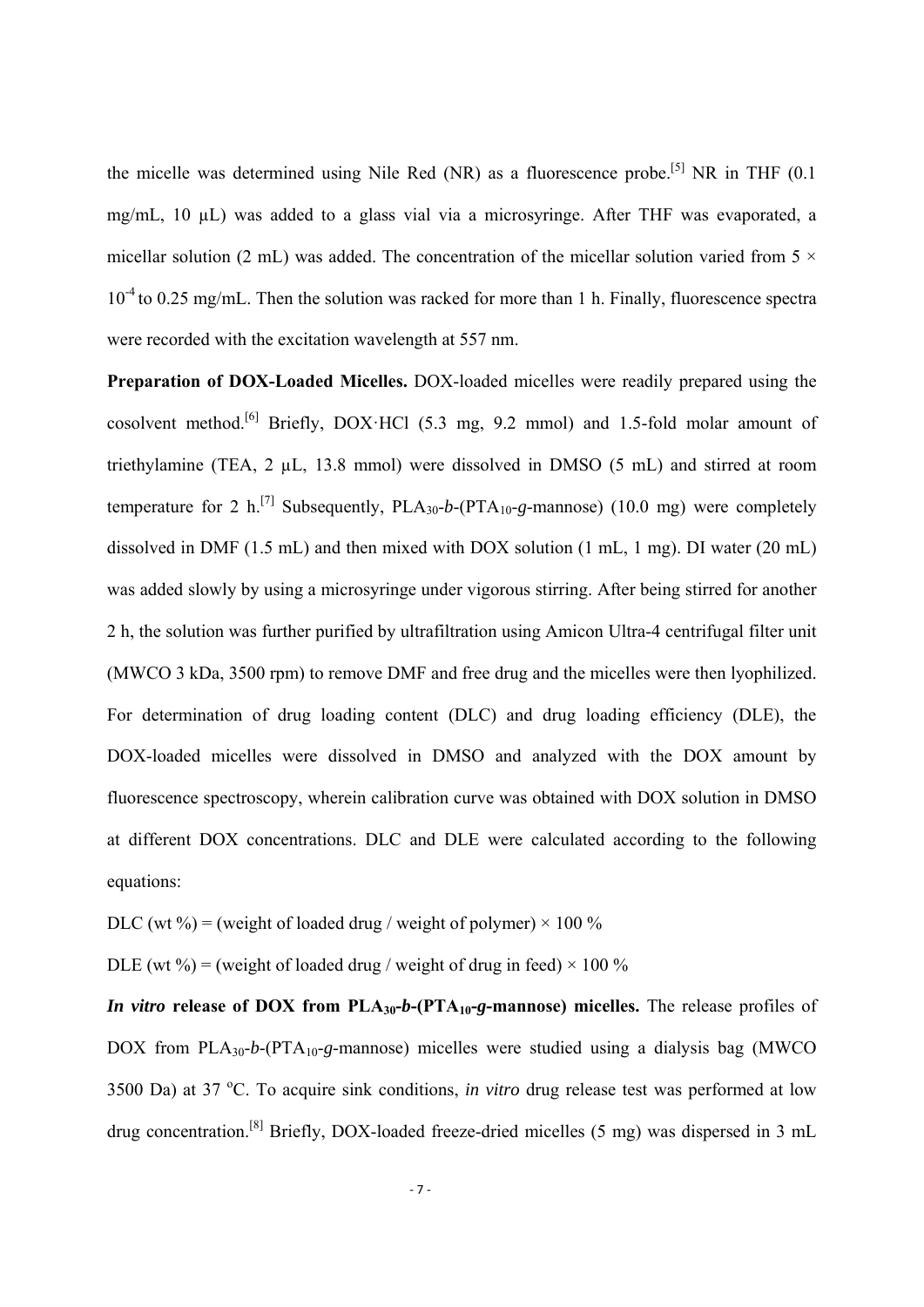of the respective PBS buffer and transferred into dialysis bag (MWCO 3500 Da). It was immersed in 47 mL of PBS solution (pH 5.4 or 7.2) in a beaker. The beaker was then placed in a 37 °C water bath and stirred at 120 rpm. At desired time intervals, 2 mL release medium was taken out and replenished with an equal volume of fresh media. The amount of DOX released was determined by spectrofluorimetry (Ex=485 nm, Em=590 nm), and the cumulative release  $(CR)$  was calculated as described previously.<sup>[9]</sup>

Cell uptake. HepG-2 and A549 cells were seeded on 96-well plates at  $1\times10^4$  cells/well and cultured for 24 h before replacement of fresh media (100 μL/well). DOX-micelles or free DOX were added at the final DOX concentrations of 2, 5, 10, 20, and 50 μM. After incubation at 37 °C for different periods of time (0.5, 1, 2, 4, 8 h), cells were washed three times with PBS and lysed with the RIPA lysis buffer. DOX content in the cell lysate was measurement by spectrofluorimetry ( $E_x$  = 480 nm,  $E_m$  = 590 nm) and total protein content was quantified using the BCA kit (Promega, Madison, WI, USA). The uptake level was expressed as nmol DOX per mg protein. In order to elucidate the mannose receptor-mediated targeting effect of micelles, the cell uptake study was performed in the media supplementary with 100, 300, 600, and 1000 μmol/L of mannose.

**MTT assay.** The cytotoxicity of blank micelles, DOX-loaded micelles, and free DOX against HepG-2 and A549 cells was evaluated using the MTT assay. Cells were seeded on 96-well plates at  $1 \times 10^4$  cells/well and cultured for 24 h before replacement of fresh media (100  $\mu$ L/well). DOX-loaded micelles and free DOX were added at the final concentration ranges of 0-100 μM DOX-equiv for free DOX and 0-250 μM DOX-equiv for DOX-micelles. Blank micelles were added at the same amount as their DOX-loaded analogues. Cells were further incubated for 72 h before viability assessment. The  $IC_{50}$  values were expressed as concentration ( $\mu$ M) of DOX-equiv.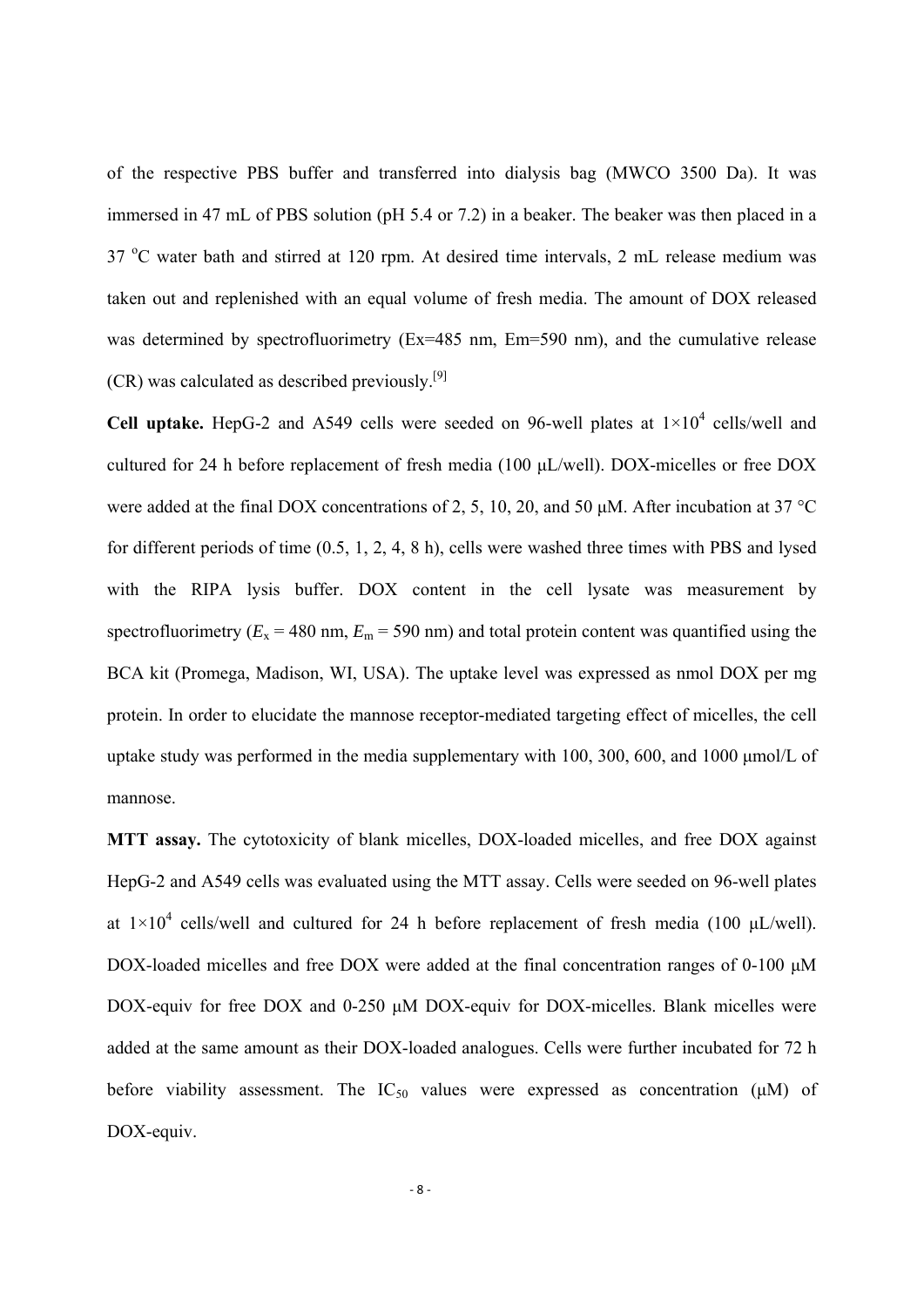

Figure S1. <sup>1</sup>H NMR spectra of PLA (a), PLA-*b*-PTA (b), and PLA-*b*-(PTA-*g*-mannose) (c).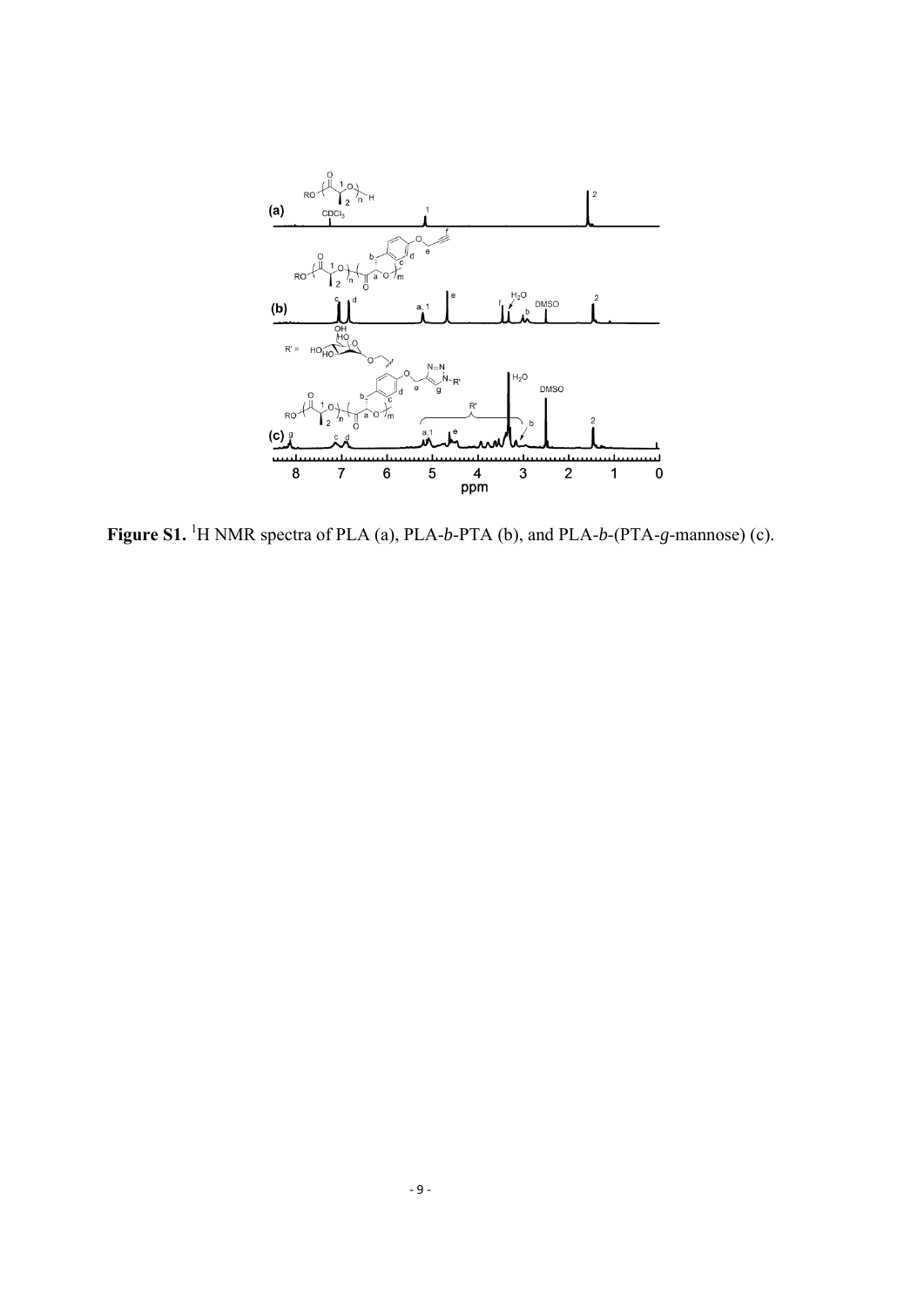

Figure S2. Overlay of GPC curves of PLA<sub>30</sub>, PLA<sub>30</sub>-b-PTA<sub>10</sub>, PLA<sub>30</sub>-b-PTA<sub>10</sub> and  $PLA_{30} - b - PTA_{50}$ .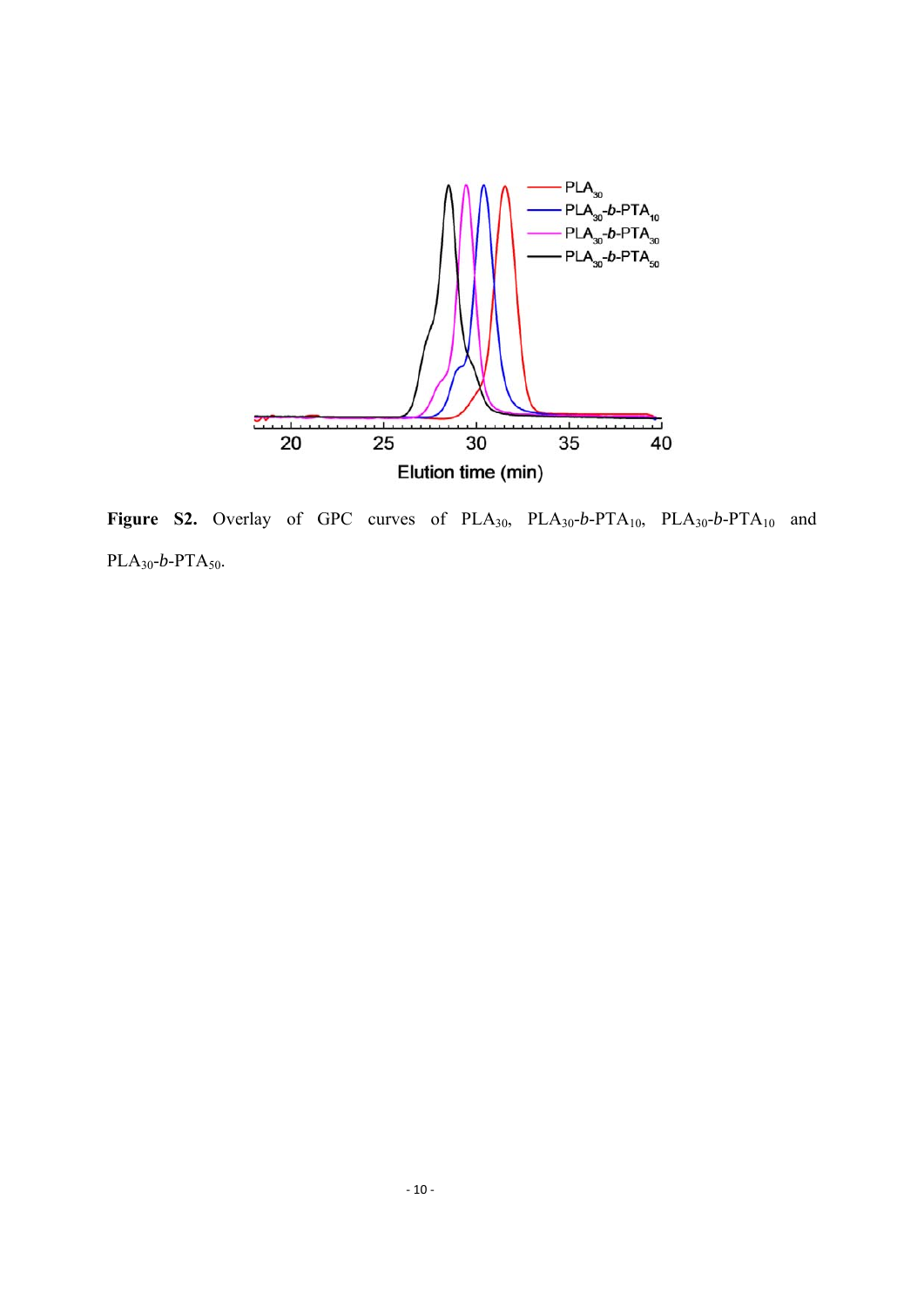

Figure S3. The fluorescence intensity at the maximum emission wavelength as a function of PLA30-*b*-(PTA10-*g*-mannose) concentration when using NR as the probe.